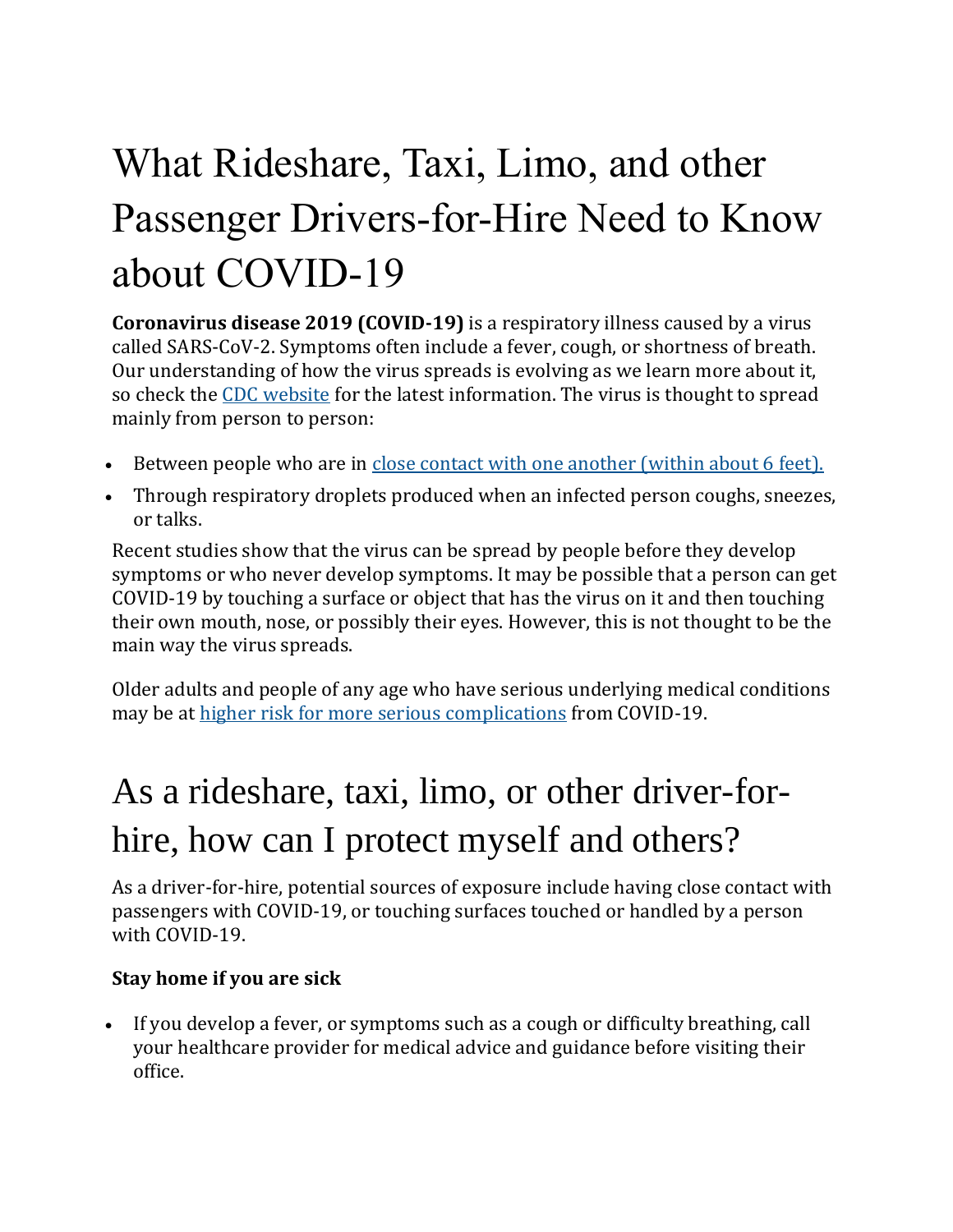• You should not return to work until the [criteria to discontinue home isolation](https://www.cdc.gov/coronavirus/2019-ncov/hcp/disposition-in-home-patients.html) are met, after talking with your doctor or nurse.

#### **Wear a cloth face covering**

- [CDC recommends wearing cloth face coverings](https://www.cdc.gov/coronavirus/2019-ncov/prevent-getting-sick/diy-cloth-face-coverings.html) in public settings where other social distancing measures are difficult to maintain, especially in areas where there may be a lot of infected people.
- Cloth face coverings may prevent people who don't know they have the virus from transmitting it to others.
- These face coverings are not surgical masks or respirators and are not appropriate substitutes for them in workplaces where masks or respirators are recommended or required.

#### **Limit contact**

- Avoid providing pooled rides or picking up multiple passengers who would not otherwise be riding together on the same route.
- Tell the passenger to sit in the back seat; do not let passengers sit in the front seat.
- Avoid close contact with passengers, when possible.
	- o Keep a distance of at least 6 feet from passengers when you are outside the vehicle.
	- $\circ$  Ask that passengers sit six feet from the driver when transporting passengers in larger vehicles such as vans and buses.
	- o Consider asking passengers to handle their own personal bags and belongings during pick-up and drop-off.
- If you work for a company that offers a large fleet of vehicles, ask company management for a car/taxi (when applicable) with a partition between driver and passengers, if available.
- Avoid using the recirculated air option for the car's ventilation during passenger transport; use the car's vents to bring in fresh outside air and/or lower the vehicle windows.
- Avoid offering items such as water bottles or magazines often provided for free to passengers.
- Avoid contact with surfaces frequently touched by passengers or other drivers, such as door frame/handles, windows, seatbelt buckles, steering wheel, gearshift, signaling levers, and other vehicle parts before cleaning and disinfection.

#### **Clean and disinfect**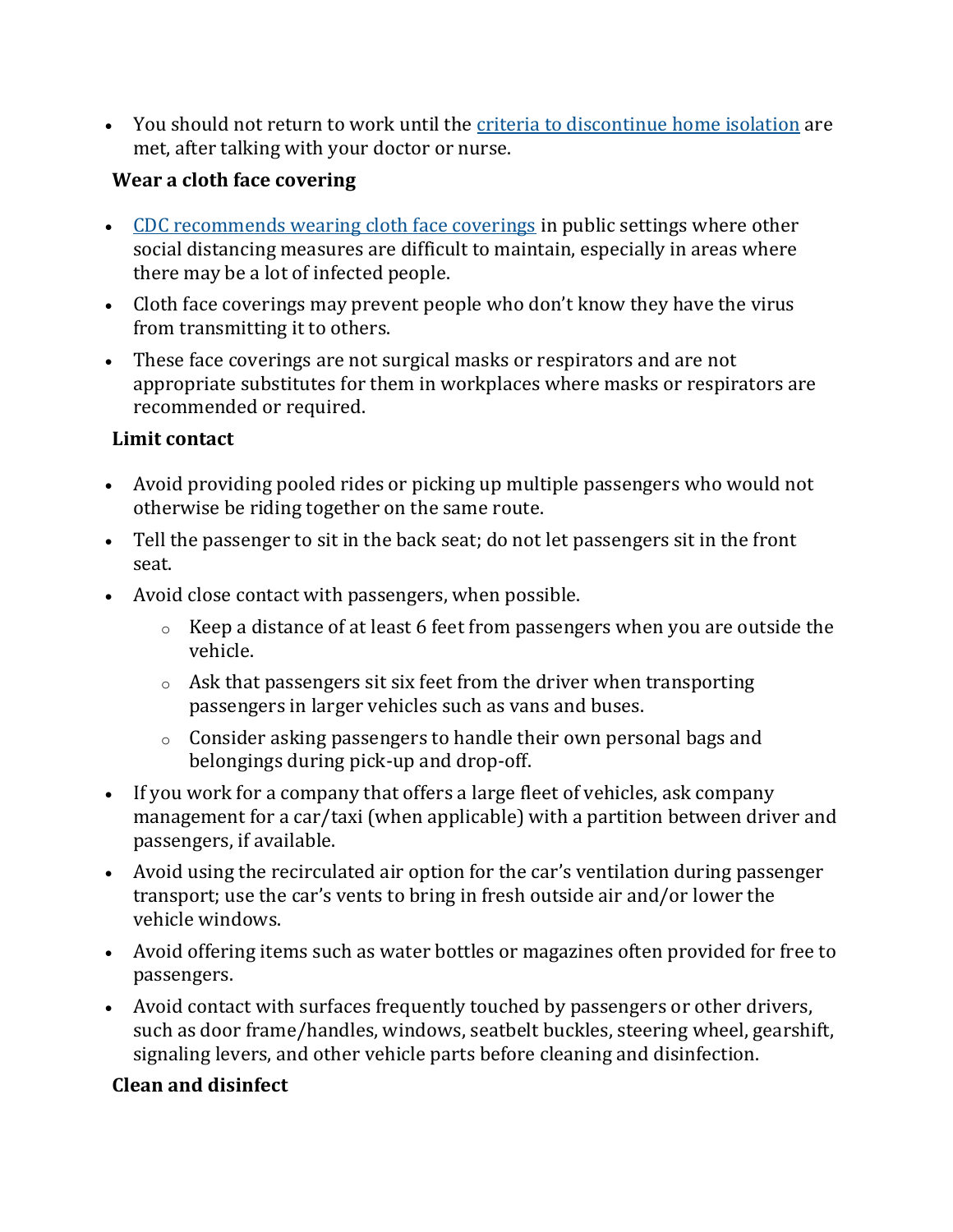- Get and carry cleaning and disinfectant spray or disposable wipes and disposal trash bags with you in your vehicle.
- Follow the directions on the cleaning product's label.
- If surfaces are visibly dirty, they should be cleaned with detergent or soap and water prior to disinfection.
- At a minimum, clean and disinfect frequently touched surfaces in the vehicle at the beginning and end of each shift, and between transporting passengers who are sick.
- Appropriate disinfectants for hard non-porous surfaces include:
	- o [EPA's Registered Antimicrobial Products for Use Against Novel](https://www.epa.gov/pesticide-registration/list-n-disinfectants-use-against-sars-cov-2)  [Coronavirus SARS-CoV-2external](https://www.epa.gov/pesticide-registration/list-n-disinfectants-use-against-sars-cov-2) icon
	- o Diluted household bleach solutions prepared and used according to the manufacturers label for disinfection if appropriate for the surface
	- o Alcohol solutions with at least 70% alcohol.

#### **Practice everyday preventive actions**

- Avoid touching your eyes, nose, or mouth.
- Proper [hand hygiene](https://www.cdc.gov/handwashing/index.html) is an important infection control measure. Keep in mind where you can access and use facilities with soap and water during your shift. Wash your hands regularly with soap and water for at least 20 seconds or use an alcohol-based hand sanitizer containing at least 60% alcohol.
- Key times to clean hands include:
	- o Before, during, and after preparing food
	- o Before eating food
	- o Before and after using the toilet
	- $\circ$  After blowing your nose, coughing, or sneezing
- Additional times on the job to clean hands include:
	- o Before and after work shifts
	- o Before and after work breaks
	- o After handling passengers' personal belongings, if unavoidable
	- o Between rides and after handling/exchanging money
	- $\circ$  After putting on, touching, or removing cloth face coverings
	- o Before wearing and after removing cold-weather gloves
	- o Before and after pumping gas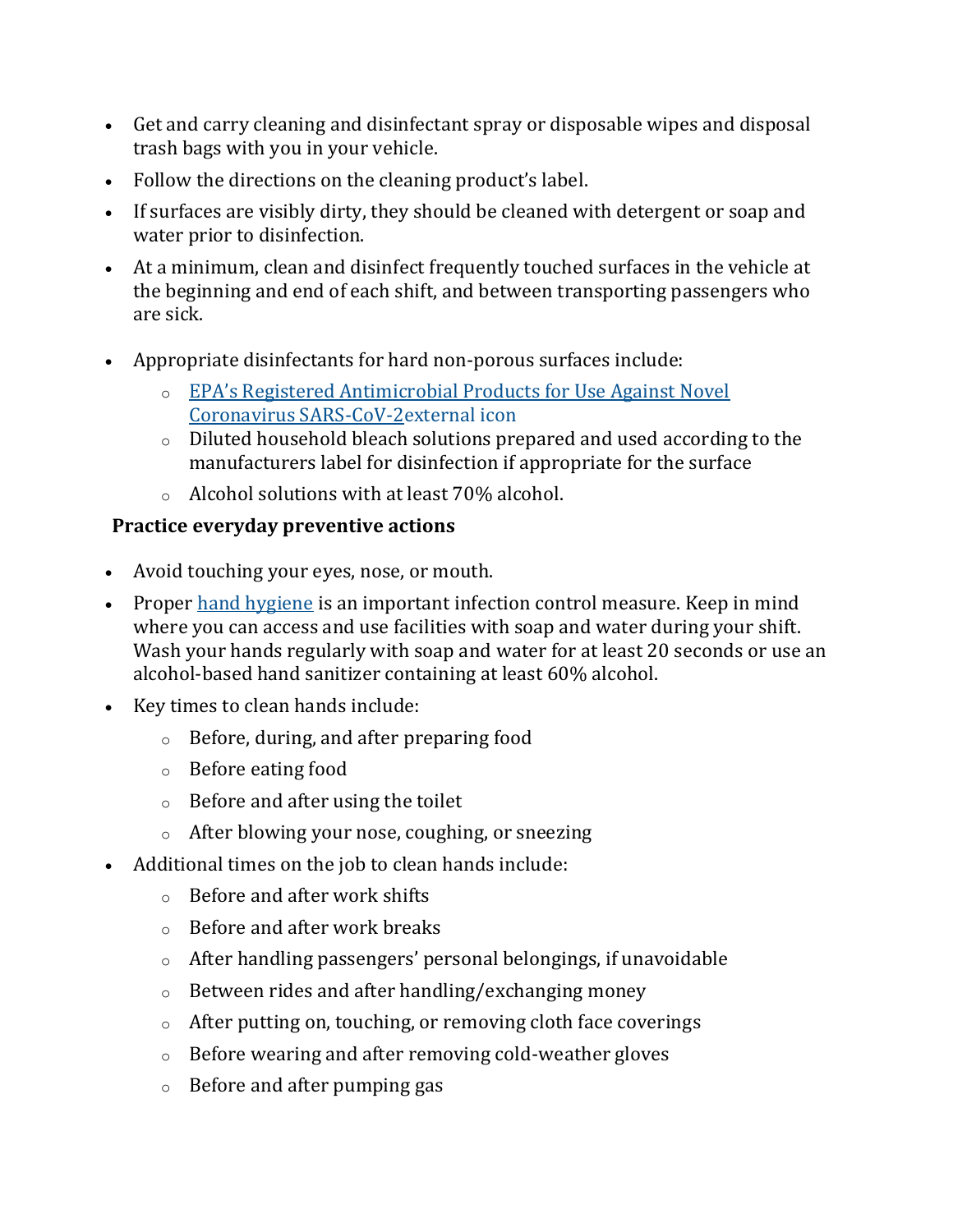• Carry tissues in your vehicle to use when you cough, sneeze, or touch your face. Throw used tissues in the trash.

#### **Passengers**

- Ask passengers to wear a cloth face covering and cover their mouth and nose with tissues if they cough or sneeze. Ask the passenger to dispose of the tissues after exiting the vehicle.
- Immediately report any passengers intentionally spreading their germs in car interior to management, your app rideshare company, and/or the authorities, as appropriate.
- If you feel uncomfortable with providing transport to a visibly sick passenger for safety reasons, you can choose to refuse transport. However, discrimination against passengers on the basis of race, national origin, or other reasons as described in your company's policies is not allowed.

### What steps should my rideshare service or taxi/limo transportation company take?

The rideshare services or taxi/limo transportation companies for whom you are a contract driver should develop and share a set of COVID-19 response measures to inform and help protect drivers and passengers. They should:

- Actively encourage sick drivers to stay home.
- Provide employees with where to find accurate information about COVID-19, its symptoms, and how it spreads.
- Encourage the use of and provide assistance in acquiring hand sanitizer and disposable wipes and cleaning products so that commonly touched vehicle surfaces can be wiped down by drivers.
- Develop policies and technology options that allow and prioritize contactless transactions that limit or eliminate close contact and the sharing of items such as pens and electronic signature pads between drivers and passengers.

### Where can I get more information?